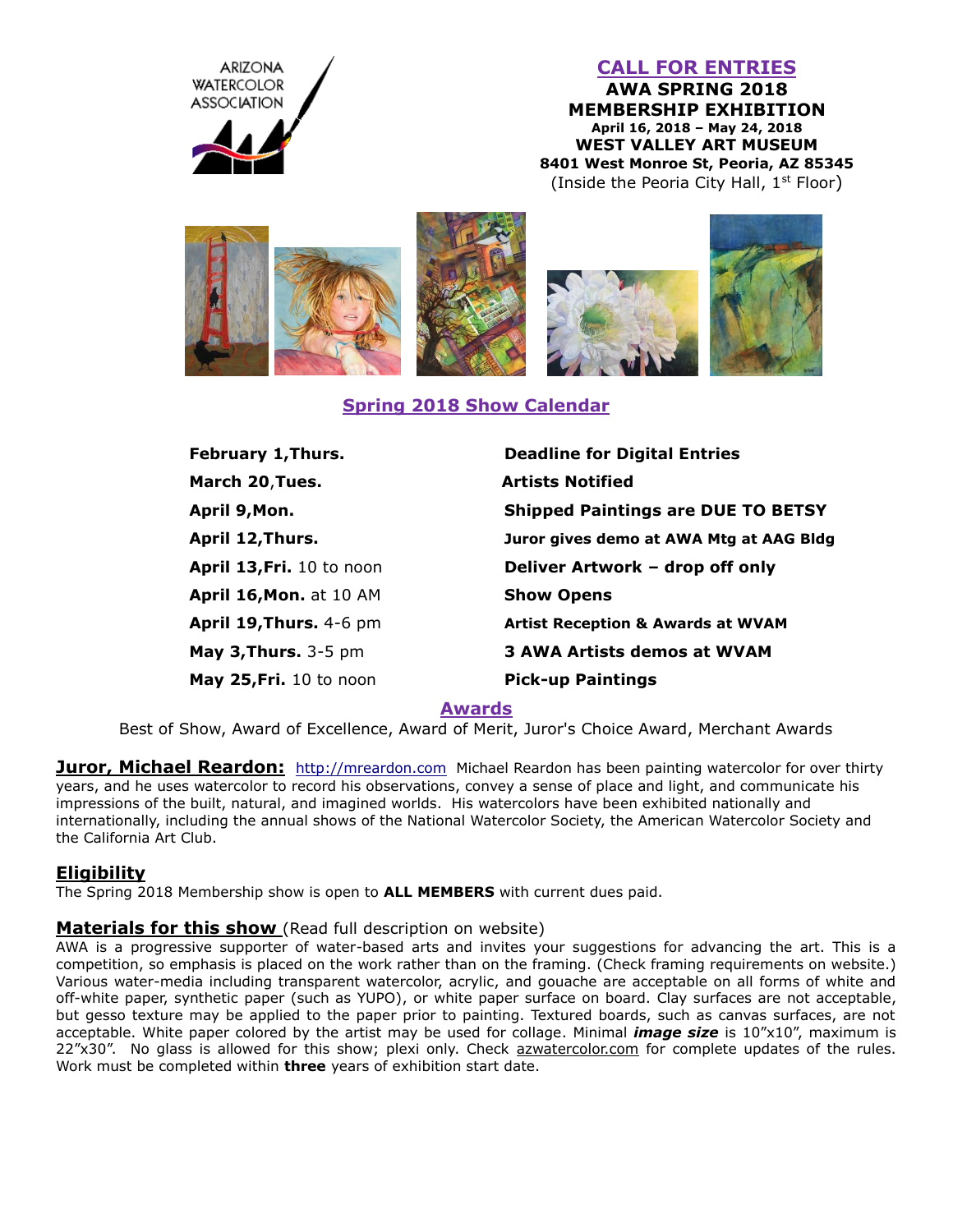## **AZ Watercolor Association**

**Exhibition Guidelines**

#### **Digital Image Entry Information**

*Submittal of a digital image grants AWA permission to use the image for limited publicity related to the show.* Entries may be submitted on a CD or by e-mail to: **Carol Baker, 18862 N 90th Way, Scottsdale, AZ 85255 or carolbakerart@cox.net.**

Submitted images are to be formatted as **jpegs** at 300 dpi with 1800 pixels as the longest side. Crop the image so that only the painting shows. Unless you have special lights, take the picture in natural daylight for accurate colors. A digital camera with megapixels of 8 or higher is best. Some computer e-mail programs, such as MacIntosh, automatically re-size photos to 72 dpi if you attach them to e-mail as a "picture". This can be avoided by attaching images as "**files.**" *If the image is manipulated to not faithfully show the painting, the painting will be disqualified. DO NOT send a ZIP and DO NOT embed the image. Just send a JPG.*

## **Naming your image(s)**

Each image must be named using the first four letters of your last name + first four letters of your first name, hyphen(-), then the title of the painting. You may abbreviate the title. *Example: a painting by Winslow Homer called "Sailboat" would be Homewins-Sailboat.jpg.*

**Images will be returned if they do not conform to the above format for re-sizing and naming. Please refer to our website for additional instruction information (azwatercolor.com) and/or find a friend who can help you.**

#### **Entry Fees**

One entry: **\$30** Two entries: **\$35** total Three entries:**\$40** total A check made out to **AWA** and entry form must be mailed to: **Betsy Aguirre, 6897 E. Bobwhite Way, Scottsdale, AZ 85266.**

#### **Accepted works**

Notification will be sent to all entrants via email on March 20th with additional instructions for accepted work.

#### **Labeling your paintings**

The back upper right hand corner of your painting(s) should specify your name, image title, price/NFS and phone number.

#### **Sales**

AWA will arrange for buyers to contact artists for sales. Submittal for the show indicates permission to exhibit the work on the AWA website. Work is assumed for sale unless labeled "NFS." In any case, list a value for insurance. No changes may be made after Feb 1, 2018.

**Refer to resizing, matting and framing guidelines online: azwatercolor.com. Contact either Carol Baker (480-998- 3166) or Betsy Aguirre 602-430-1889 with questions and/or for help.**

# **Artist Checklist**

**\_\_ Photo work with the highest resolution possible.** 

**\_\_\_ Resize image(s) to 300 dpi and 1800 pixels on longest side.** 

**\_\_\_ Title images as example (above): Homewins-Sailboat.jpg.**

**\_\_\_ Email jpeg(s) or mail a CD of digital images to: Carol Baker: [carolbakerart@cox.net](mailto:carolbakerart@cox.net) or 18862 N 90th Way, Scottsdale, AZ 85255.**

**\_\_\_ Mail your entry form and fee check before the deadline of February 1 to: Betsy Aguirre, 6897 E. Bobwhite Way, Scottsdale, AZ 85266**

**\_\_\_ Save a copy of the prospectus and your completed entry form to refer to.**

**\_\_\_ Label the back of your painting(s) as directed above.**